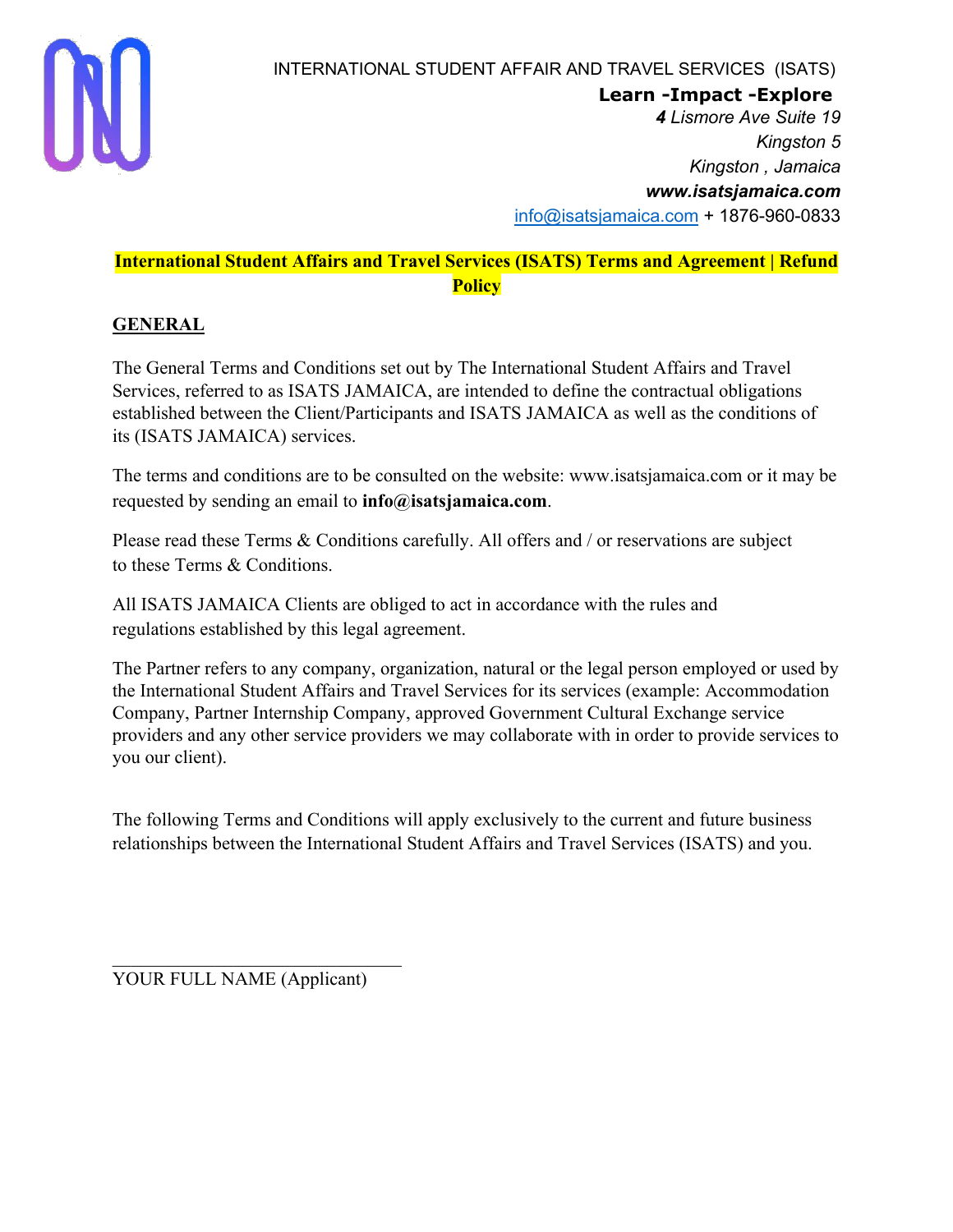

**Learn -Impact -Explore**

*4 Lismore Ave Suite 19 Kingston 5 Kingston , Jamaica www.isatsjamaica.com* info@isatsjamaica.com + 1876-960-0833

#### **REGISTRATION**

-ALL applications received on the company's registration portal gets immediate processing and are subjected to this agreement.

- Registration fees is **USD\$17** ONLINE or **JMD\$2,500** at the Bank.

- The Applicant agrees that all the information provided in the application is true to the best of his or her knowledge, and acknowledges that any false or misleading information may lead to the rejection of the application or, if discovered later, to immediate dismissal from the program.

-Incomplete applications or documents will **NOT** be processed. The longer the applicant takes to correct or submit documents, the longer the vetting process will take.

-The participant must provide his/her CV in a non-editable format (PDF) in **English**.

-The participant level of English must be at least intermediate to participate in our programme.

-The participant agrees to provide all the necessary information and communicate any information that allows for a smooth recruitment process.

-A copy of a valid passport, visa, work permit, resident permit and other documents may be required.

- The applicant acknowledges that some of our services may require a mandatory Orientation

-The Applicant agrees that the longer he/she takes to submit documents required, the longer the application will take to processed.

**The International Student Affairs and Travel Services reserves the right to refuse applications if:**

-The Participant fails to provide the requested information within an acceptable time period.

-The Participant has a criminal conviction for a serious offence or for one which is incompatible with the Intern/participant chosen destination.

-Anything that makes the Intern/participant unsuitable for the chosen destination or placement - ISATS JAMAICA reserve all rights to reject the application of any person deemed unsuitable for the Internship Program and this at its own discretion.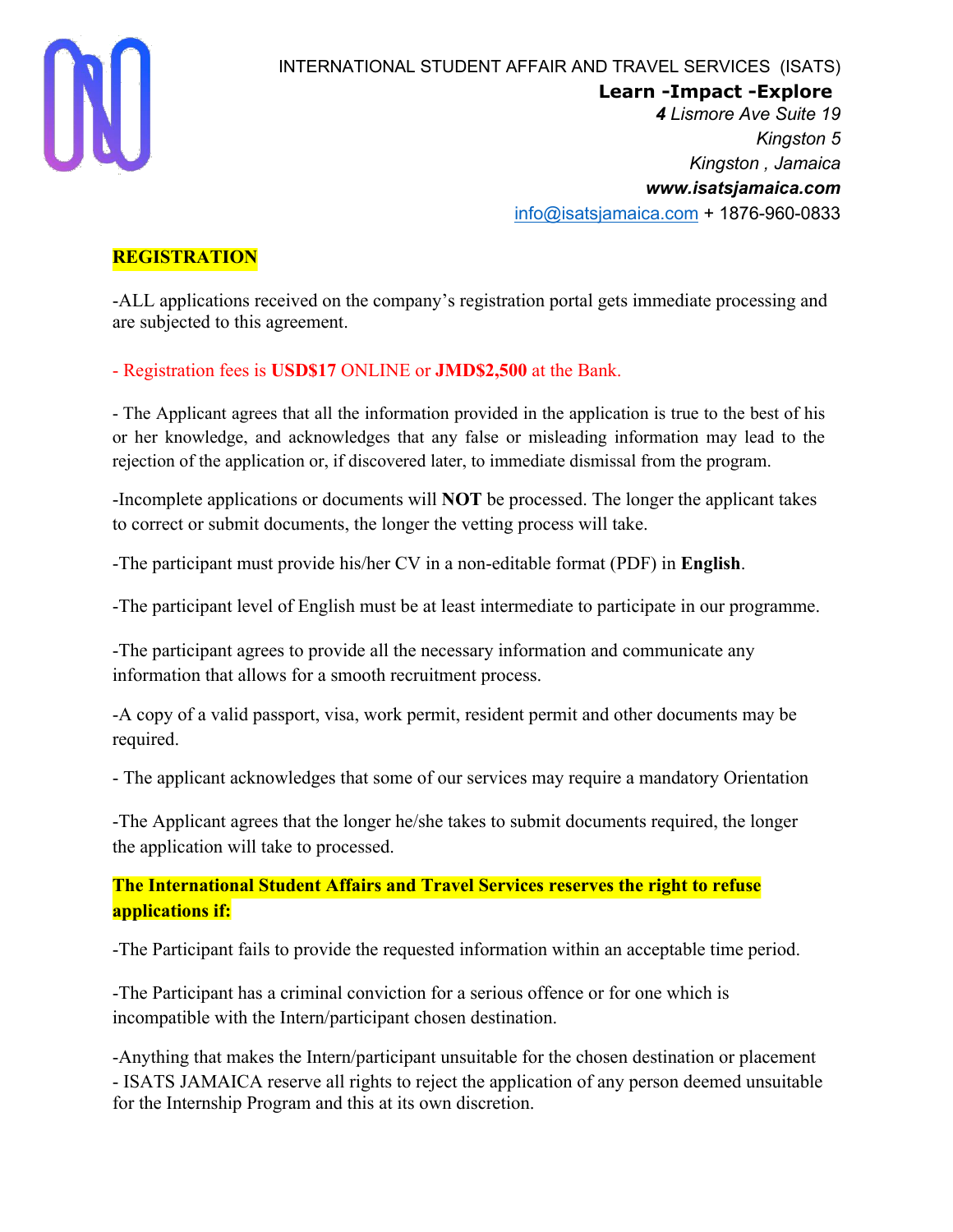

**Learn -Impact -Explore**

*4 Lismore Ave Suite 19 Kingston 5 Kingston , Jamaica www.isatsjamaica.com* info@isatsjamaica.com + 1876-960-0833

## **JOB PLACEMENT**

- Job placements are based on the applicant's attitude, suitability, successful job interview (if required) and availability. Therefore, your choice of program or job is not guaranteed.

-Job placements may take **1 – 4 months** depending on the country, location or career field.

-You will be paid in accordance with the specific country's employment laws i.e. minimum wage, hours and overtime.

- By signing this document, you agree that you are joining a cultural exchange/professional programme and **NOT** a program to earn a profit.

- By signing this document, you agree that the intention of this programme is **NOT** to live with a relative or friend permanently.

## **NON-REFUNDABLE FEES**

-Applicants agree that once monies are paid to our partners, or other government institutions a **full** refund CANNOT be processed- These partners or Institutions include the Cultural Exchange Organizations, embassy consulates, international sponsors, Job placement Agents.

-If a sum of money paid/ transferred to our partners and should there be a request for refund; that applicant is subjected to that specific partner refund policy and not only that of the International Student Affair and Travel Services (I-SATS).

## -LATE CHARGES will **NOT** be refunded.

# - **Registration fees, Pre-screening fees, SEVIS FEE , Administrative Fees, Consulate/Embassy Fees are NON- refundable**

- In no case will a refund be issued to participants who have received their visa **and** entered the United States/ Programme destination.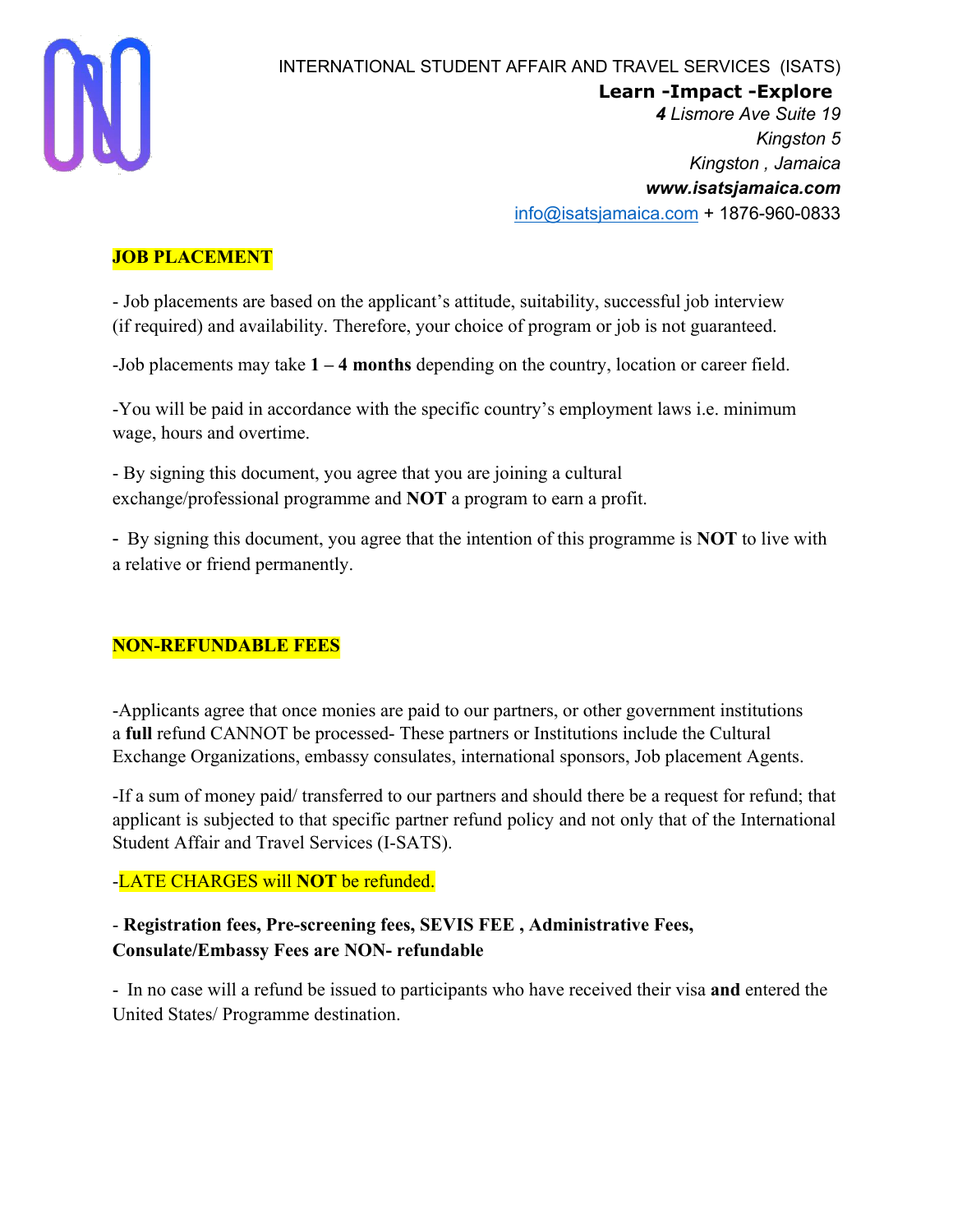

**Learn -Impact -Explore**

*4 Lismore Ave Suite 19 Kingston 5 Kingston , Jamaica www.isatsjamaica.com* info@isatsjamaica.com + 1876-960-0833

# REFUNDABLE FEES FOR **PAYMENT PLAN**

- If an applicant requests a refund of all payments made on their approved **installment/payment plan**, they are entitled to a full 100% refund of all monies **less** registration fee , prescreening fee and Bank charges **provided that the sponsor(s)/partner has not received any documents/ payment**.

- Once payments have been made to the sponsor the applicant is subjected the refund policy of the partner, in addition to this Terms and Agreement by ISATS Jamaica

-Please note that under this section processing of refund may take up to **12- 28weeks**. If there is a delay in reimbursement from the International Student Affair and Travel Services (I - SATS) OR the international partner, the applicant will be notified immediately. Account details must be provided once a refund is requested.

## **VISA Denial/Refund Procedure**

- In the unfortunate event of a visa denial, you the applicant must notify the International Student Affairs (ISATS) within 72 hours.

-You will be refunded a portion of your programme fee ; both from the International Student Affairs and travel Services of no less than **75% (within 12 - 28 weeks)** of the **placement fee** ; plus an amount from our international partners which will be stipulated in their refund policy which will then sum your total refund amount.

-A Formal Request must be submitted by means stipulated by ISATS Jamaica for a refund to begin processing.

- If a consulate refuses an applicant's visa, The International Student Affairs and travel Services will not be responsible should the applicant not perform at his/her best in the visa interview.

- If your visa application has denied or you are removed from the programme for any given reason; the **DS2019/DS 2007** OR any other work/sponsorship document from the host country/Partner MUST be returned to the International Student Affair and Travel Services (I-SATS) within 72 Hours at our office location BEFORE any refund is processed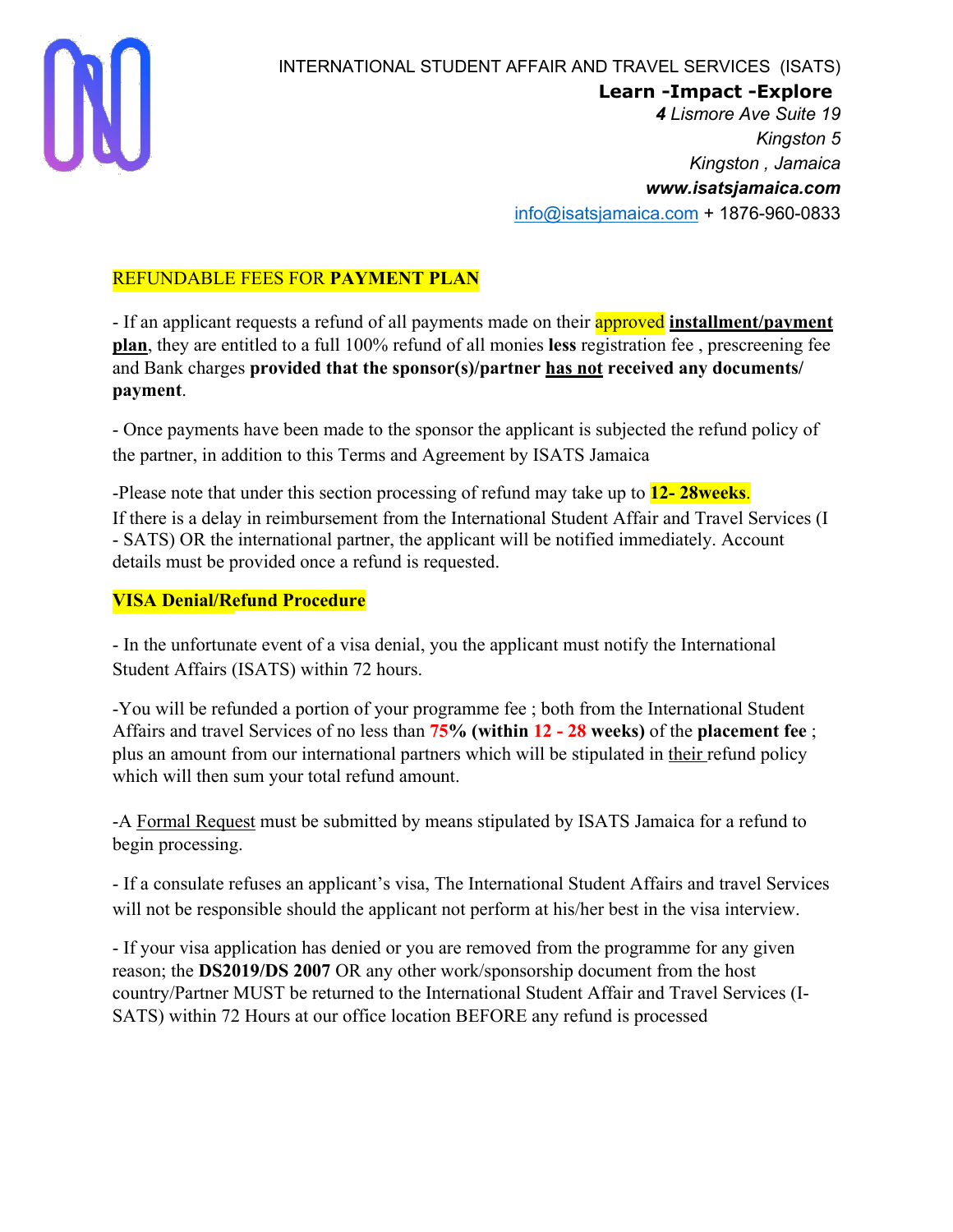

**Learn -Impact -Explore**

*4 Lismore Ave Suite 19 Kingston 5 Kingston , Jamaica www.isatsjamaica.com* info@isatsjamaica.com + 1876-960-0833

#### **INTERNATIONAL PARTNERS REFUND POLICIES**

The International Student Affairs and Travel Services (ISATS) cannot issue a policy and will not be responsible for refund payments transferred by our international partners/sponsors. Therefore, another document will be provided outlining the partners refund policy which you will be required to sign upon acceptance to a programme.

## **OTHER FEES**

- The applicant signing this document understands that there may be additional fees that are not reflected in the initial program fee. These fees may be as a result of the applicant's situation OR a requirement by the Sponsor/ Partner.

- the International Student Affair and Travel Services (I-SATS) reserves the right to change prices without notice. However, the services are charged on the basis of the rates in effect at the date of the Client's registration.

- Clients with outstanding balance of 50% of their program fee will become due within three days of a placement confirmation

- ALL prices are quoted in United States Dollars (USD) and include all taxes. Prices do not include airfares, visa costs, excess baggage, airport taxes, food, public transport, taxi transfers or the monthly rent for the accommodation.

#### **Foreign Currency Payment:**

- Payments made in USD or any other foreign currencies are subject to bank charges of **2%** of the total payment/deposit amount.

**Refunds will be only be disburse to a local Jamaican Dollar Account. Even if payments are made in United States Dollars, At this time ISATS Jamaica can only disburse refunds in Jamaican Dollars.**

#### **PAYMENT PROCEDURE**

- Cash payments are not allowed in office.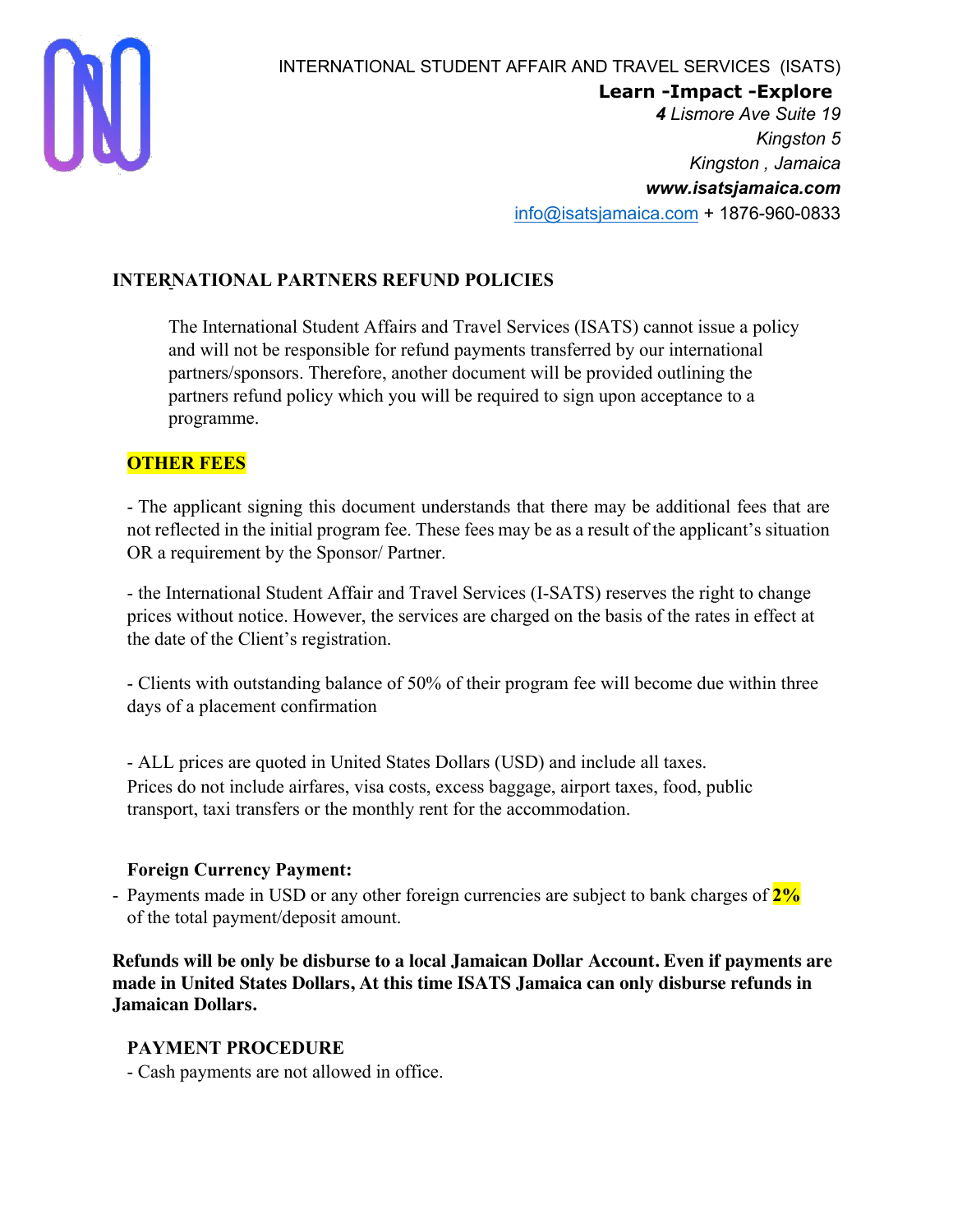

**Learn -Impact -Explore**

*4 Lismore Ave Suite 19 Kingston 5 Kingston , Jamaica www.isatsjamaica.com* info@isatsjamaica.com + 1876-960-0833

- Credit/Debit Card payments are accepted in office.

- Payments must be paid **directly** to I-SATS Jamaica account, and we (ISATS JAMAICA) will not be responsible for payment made to the incorrect account via bank transfer or direct deposit.

For your reference :

*BANKING INFORMATION :*

*NATIONAL COMMERCIAL BANK (NCB)*

*ACCOUNT NAME : INTERNATIONAL STUDENT AFFAIRS AND TRAVEL SERVICES (I-SATS) JAMAICAN CURRENCY DEPOSIT : ACCOUNT NUMBER: 404-381-393 UNITED STATES DOLLAR DEPOSIT : ACCOUNT NUMBER: 404-381-407*

- If Applicant's fees are paid by someone else , please notify us immediately with their name(s).

#### - **Proof of payment must be submitted once a payment is made in ISATS Jamaica account. You may submit this via email or upload it on your account via the portal**.

- Payments may be done in **JMD OR USD**. If payments are made in USD, the bank's exchange rate will apply.

## **PAYMENT PROCEDURE CONTINUE:**

- Your account will be updated within 24 hours once you have made a payment. To view your outstanding balance and payments, log into your account via the portal.

#### **ACCOMODATION**

- The Homeowner or Accommodation Company may move the Intern/Participant from his/her room or accommodation if necessary (e.g. refurbishment, disagreement between roommates/flat mates)

- The Participant is expected to respect the calm of the accommodation and neighborhood. He/she may otherwise be evicted from the accommodation and/or may not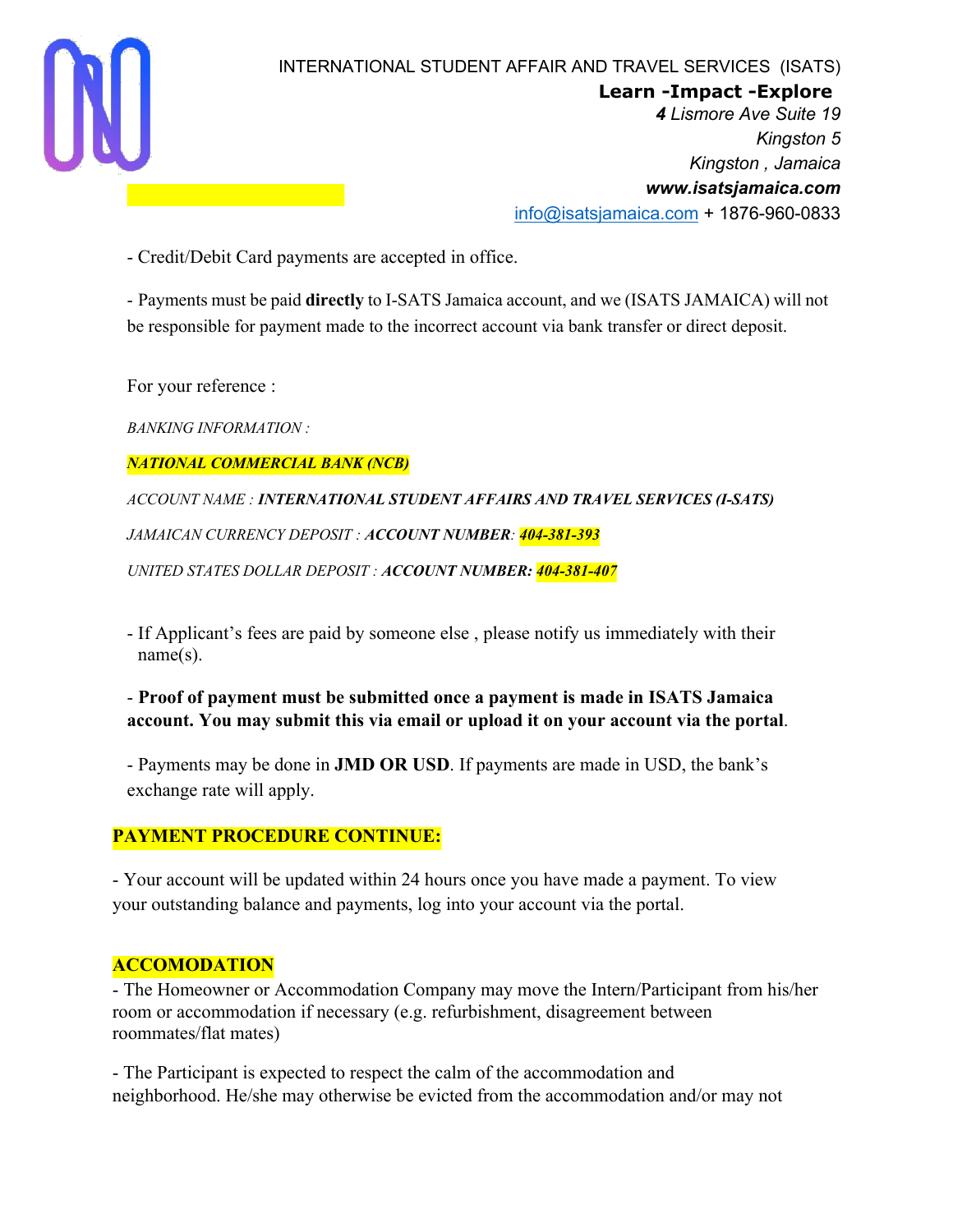

**Learn -Impact -Explore**

*4 Lismore Ave Suite 19 Kingston 5 Kingston , Jamaica www.isatsjamaica.com* info@isatsjamaica.com + 1876-960-0833

recover his/her security deposit.

- The Participant must pay the security deposit and first month rent before entering the Accommodation (this clause might change, as payment of the deposit and rent depends on Homeowners, Head Tenants and Accommodation companies).

- The rent must be paid monthly by the Participant on the dates scheduled with the Homeowner, the Head Tenant or the Accommodation Company. Payment of the rent will be made by the Client by bank transfer or in cash (depending on what has been agreed between the Intern/Participant and the Homeowner, the Head Tenant or the Accommodation Company).

- If the Participant is in arrears regarding the payment of his/her rent, he/she might be evicted from the accommodation without recovering his/her security deposit.

- If the Participant breaks or damages an item belonging to the Homeowner, the Head Tenant or the Accommodation Company, the Intern/Participant will be held responsible and asked to reimburse it, otherwise it will be deducted from the deposit. If the amount of the deposit is inferior to the amount of the damage, additional expenses will be charged to the Intern/Participant.

- The Participant must return the accommodation in a clean state (furniture as well as dishes) and must help to maintain the cleanliness of the common rooms (living room, bathroom, kitchen, toilet) during his/her stay. In case the cleanliness of the accommodation or the state of the furniture is deemed unacceptable by the Homeowner, the Head Tenant or the Accommodation Company, part of, or the full amount of the security deposit (depending on the state of the Accommodation) may be kept and/or the Client may be evicted from the accommodation.

- If the Intern/Participant decides to move out from the accommodation earlier than the date initially agreed with the Homeowner, the Head Tenant or the Accommodation Company, it will be considered a breach of contract and therefore, the Client's security

- Deposit could be retained. The Client will be responsible for negotiating with the Homeowner, the Head Tenant or the Accommodation Company about the breach of contract and the return of the security deposit.

## **Medical Emergencies**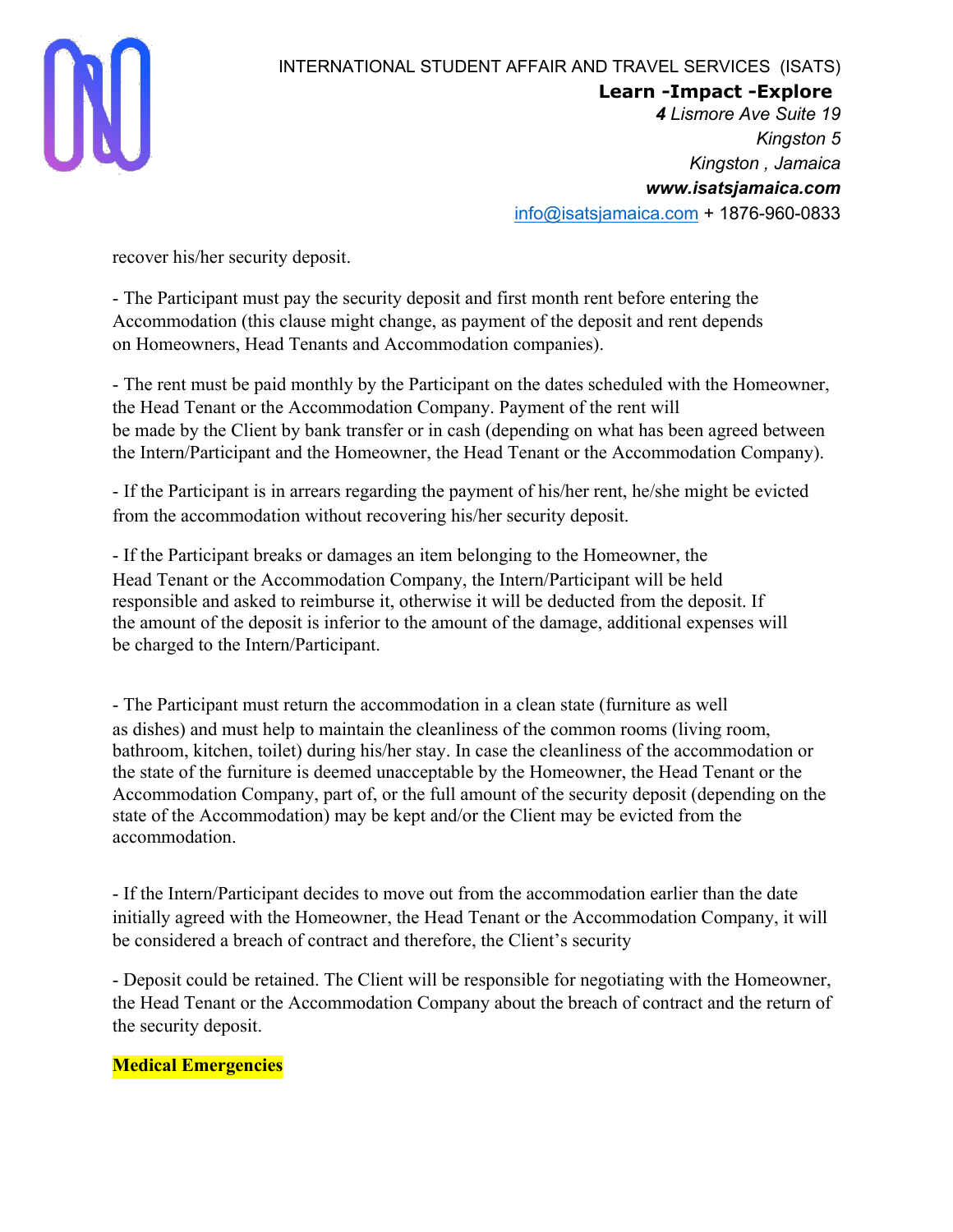

**Learn -Impact -Explore**

*4 Lismore Ave Suite 19 Kingston 5 Kingston , Jamaica www.isatsjamaica.com* info@isatsjamaica.com + 1876-960-0833

- In the event of a medical emergency requiring hospitalization, I give my full permission for the hospital staff or medical doctor to speak with a representative of the International Student Affair and Travel Services (I-SATS) and its respective partners ,so that communication and any necessary arrangements with my parents may take place regarding my condition and needs.

**I have read this document carefully and fully understand and accept these Terms and Conditions as they are written in English on all pages.**

Participant's Name

Programme/Service

Date:

**Signature** 

**Representative**

Representative Name: Mr. Adian Charlton **Director of International Affairs and Partnerships**

Signature